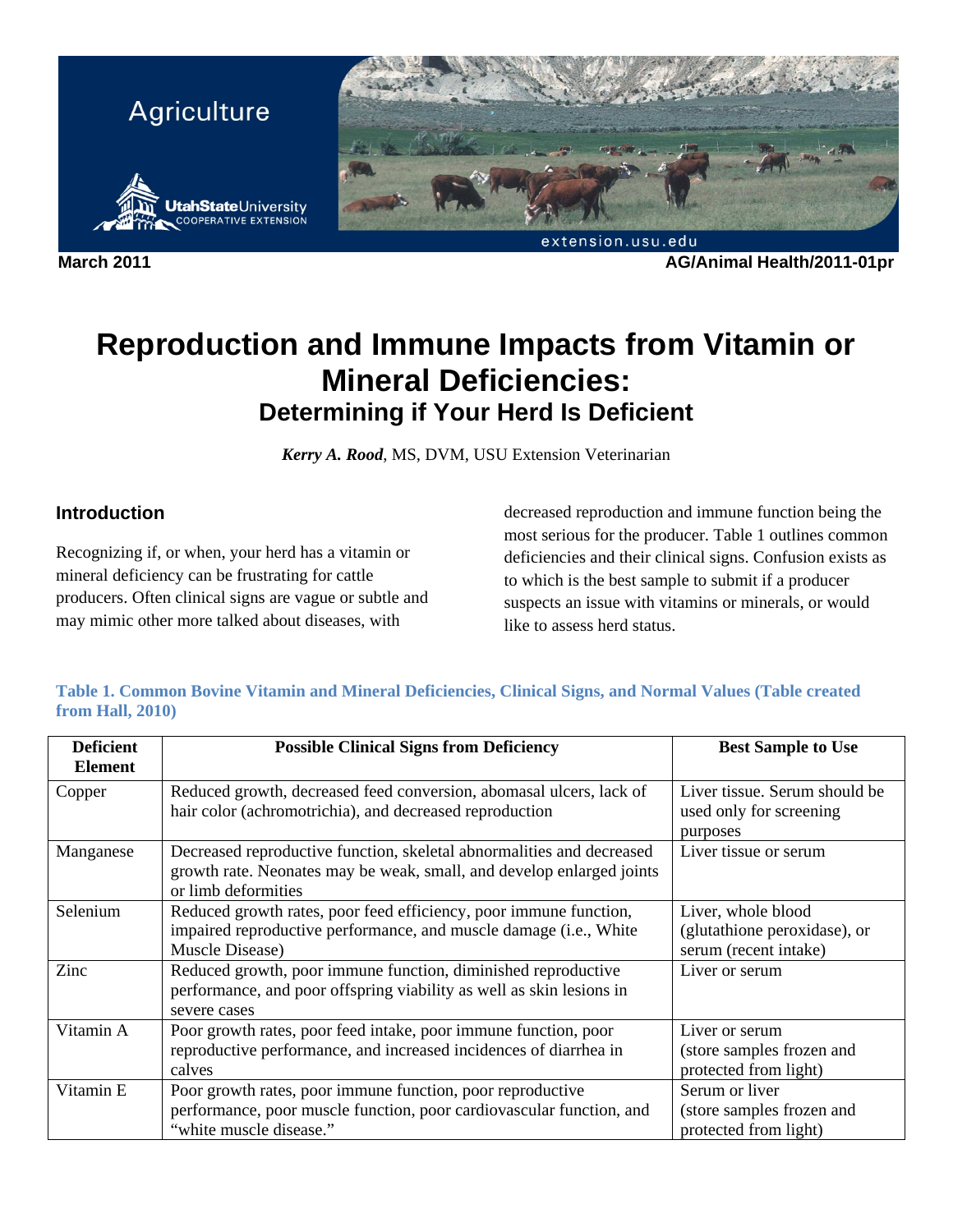# **Reproduction**

Vitamins and minerals play a major role in reproduction. All of the vitamins and minerals listed in Table 2 can cause reproductive issues if supplied in inadequate amounts. As an example, Vitamin E and selenium work

to detoxify free radicals and can be called antioxidants. Without adequate Vitamin E and selenium, retained fetal membranes are commonly seen. While not 100%, if you have abnormally high numbers of retained placentas (fetal membranes), Vitamin E and selenium could be deficient in the herd.

#### **Table 2. Role of micronutrients in reproduction (adapted from Smith and Akinbamijo, 2000)**

|           | Micronutrient Mechanism/metabolic function                                                             | Deficiency consequences                                                                                                                   |  |  |
|-----------|--------------------------------------------------------------------------------------------------------|-------------------------------------------------------------------------------------------------------------------------------------------|--|--|
| Vitamin A | Steroidogenesis, embryonic<br>synchrony                                                                | Delayed puberty, low conception rate, high embryonic<br>mortality, reduced libido                                                         |  |  |
| Vitamin E | Intra-membrane free radical<br>detoxification                                                          | Low sperm concentration and high incidence of cytoplasmic<br>droplets, retained fetal membranes                                           |  |  |
| Selenium  | Component of GSH-Px                                                                                    | Reduced sperm motility and uterine contraction, cystic<br>ovaries, low fertility rate, retained fetal membranes                           |  |  |
| Copper    | Enzyme component and catalyst<br>involved in steroidogenesis, and<br>prostaglandin synthesis           | Low fertility, delayed/depressed estrus, abortion/fetal<br>resorption.                                                                    |  |  |
| Zinc      | Constituent of several metallo-<br>enzymes; steroidogenesis,<br>carbohydrate and protein<br>metabolism | Impaired spermatogenesis and development of secondary<br>sex organs in males, reduced fertility<br>and litter size in multiparous species |  |  |

#### **Immune Function**

Vitamins and minerals play a major role in developing and maintaining an adequate immune response. Copper, selenium, Vitamin E and cobalt deficiencies in cattle reduce the ability of white blood cells (i.e., neutrophils) to kill pathogens. Copper deficiency reduces antibody production, but cell-mediated immunity is generally not altered. However, copper deficiency appears to reduce production of immune signal chemicals (i.e., interferon and tumor necrosis factor) by white blood cells (i.e., mononuclear). Vitamin E and/or selenium deficiency have been linked to increased susceptibility of dairy cows to mastitis (Spears 2000). Knowing the vitamin and mineral status of your herd is paramount for an effective preventative health program. Deficiencies may result in a suboptimal immune response to vaccination programs.

## **Sampling**

With the exception of the vitamins discussed in Table 1, liver is consistently the best sample choice to use to determine the mineral status of an animal or herd. Whole blood, while easiest to obtain and prepare, is often not the best choice. Blood and serum levels may not reflect the true status of the animal. This is due to the animal's body wanting to maintain as high a blood or serum level at the expense of organ levels. For example, the animal may be in a plane of nutritional deficiency such that the liver is deficient, but there is still adequate levels present to reflect a normal blood or serum range. In this example, sampling that particular cow with blood or serum may indicate a normal status when in fact she is deficient. Copper is a good example of this phenomenon.